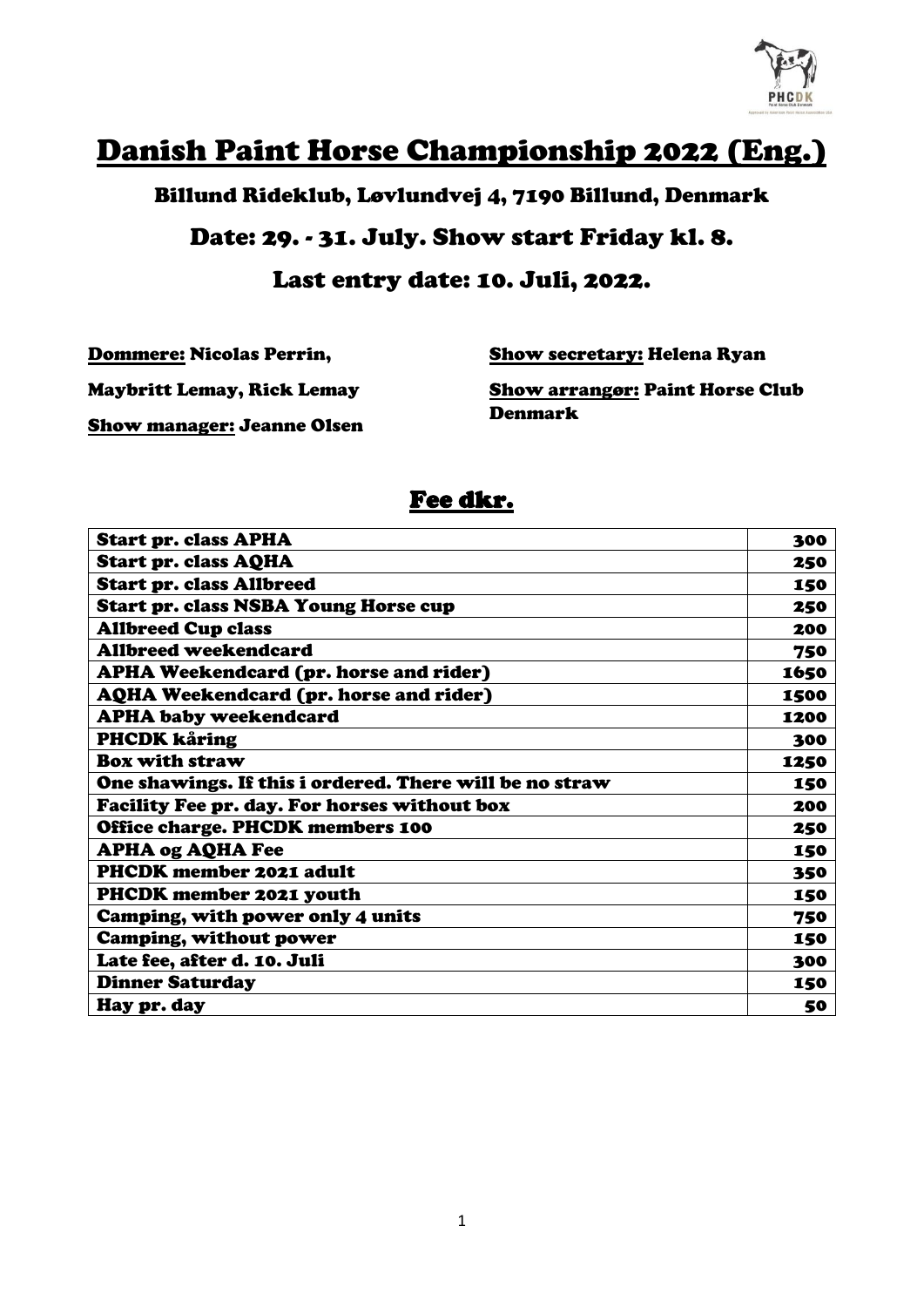

# Info

# Weekend card:

All you can ride/start, for one rider and horse combination in APHA, AQHA or Allbreed. All classes after 6 entries is for free.

# Prices:

International Danish Champion title in the classes with 3 or more entries. But only members of PHCDK can win the title.

In Allbreed classes there will be a Danish Allbreed Champion in classes with 3 or more entries.

Cup classes is open for all and the entry fee + 1000,- dkr goes to prices. There will also be 1000,- to the allround cup winner.

NSBA Young Horse Cup is for 2-3 yo horses in Showmanship, In Hand Trail and Longe Line. Entry fee + 500 dkr go to prices and 1000 dkr to the overall vinner.

# Arrival:

After kl. 16.00 thursday.

#### Showsecretariat is open:

Thursday kl. 18 – 20. Friday & Sunday 1 our before show start until last class.

#### Entry and payment:

Latest d. 10. July to Helena Ryan på mail: hryan@plantcert.com

Konto nr.: Paint Horse Club Denmark, Nordea Reg.: 2277 Konto: 6884 115 025

IBAN DK1120006884115025 Swift: NDEADKKK

#### Important regard entries:

No entry on SMS, Facebook or phone. Entry form is on the homepage. its possible to enter until one hour before the class and it has to be in the show secretary.

Entries are first accepted when payed.

Start lists can be found in the warm up arenea 1-2 hour before show start.

Riders and owners has to be members of APHA and AQHA to start the classes. Dokumentation has to be send with show entry. And shown in show secretary if asked for.